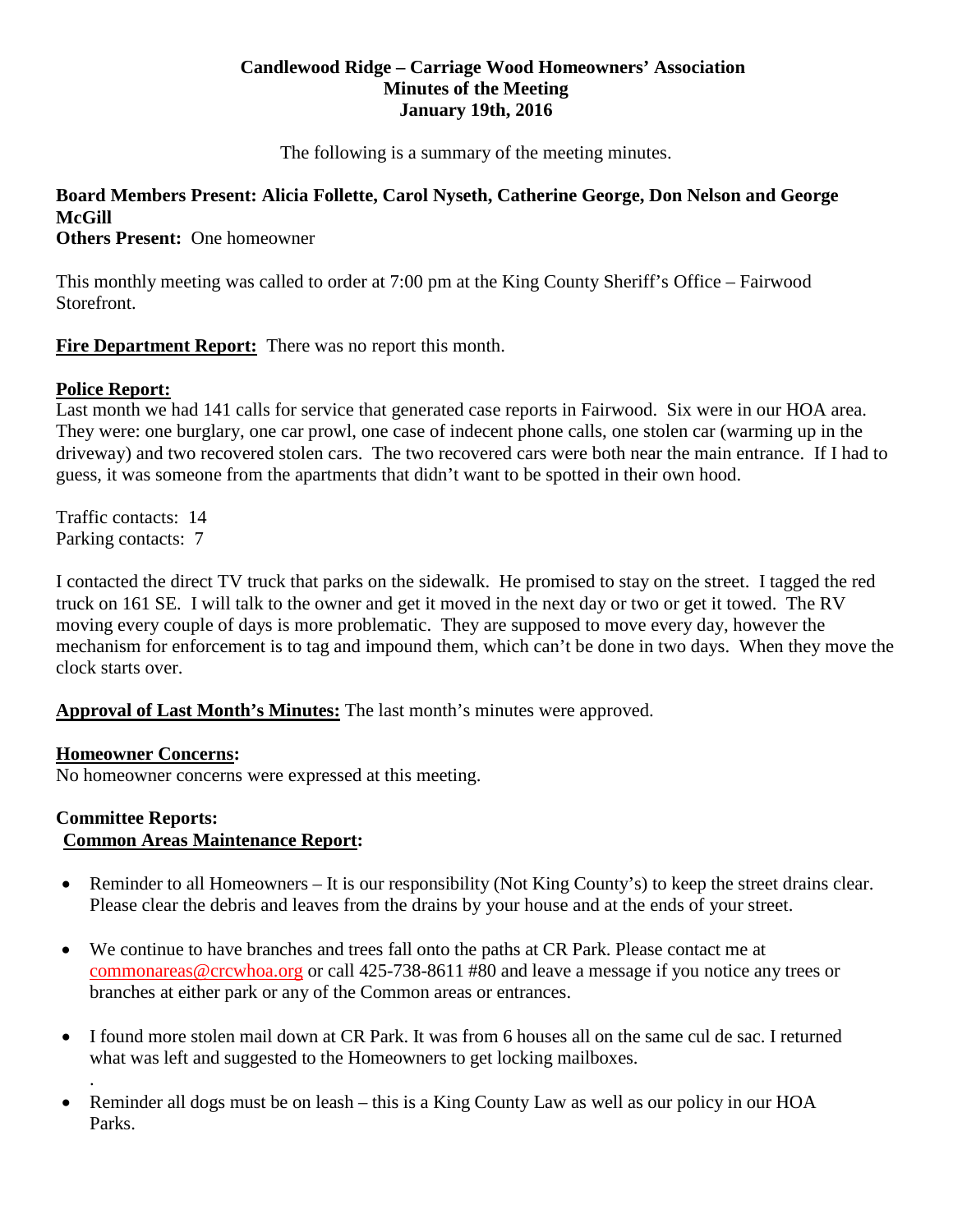- King County Sheriff Patrols and requests will now be coordinated by the CAM Chair and monthly reports will be submitted before each monthly meeting. Please contact the Board with any areas of concern and we will do our best to accommodate.
- Please keep a watch for suspicious Activity and call 911

**Reminder:** Our parks are private parks which exist for the use and enjoyment of HOA residents, their families and guests. They are not public parks. Our park usage rules apply to everyone. Following are some of the rules that have been established to maximize safety, and minimize liability and maintenance cost:

A. Park Hours: 9:00 am to dusk.

B. No Smoking, alcohol, drugs, loud music, golfing, motorized vehicles or **Fireworks** are allowed.

C. Animals must be leashed and owners are responsible for cleaning up after their animals.

# **ACC Report:**

We are now accepting ACC requests via e-mail when the form does not need paint chips. (All paint chips must be mailed or hand delivered.)

ACC requests for this month were: 1 landscaping 1 driveway replacement

## **Complaints Negotiations Report:**

There was no report this month. (The Complaints chair had a hard drive crash which caused issues with reporting.)

## **Treasurer's Report:**

The 2015 budget is looking good. We are keeping expenses down.

## **Legal and Insurance Report:**

There were no issues to be discussed.

## **Cul-de-Sac Committee**

We will probably do one or maybe two more islands in 2016.

## **Web Site:**

Catherine is working on putting a FAQ page on the web site. She reviewed what she had so far.

## **Capital Improvement Committee:**

The irrigation problem in CW has been solved. Now the CR entrance has an electrical problem. Please contact the board if you have any ideas for Capital Improvements.

## **Nominating Committee**

Carol and George will stand for re-election. Dan Nelson has been appointed to an open position (#6). Catherine George is the only current member of the committee. There is one old open Board position (#5). If you are interested in serving on the Board, please contact a Board member or attend a monthly meeting.

## **Old Business:**

We reviewed the preparations for the annual meeting next week.

## **New Business:**

We reviewed FAQ questions sent in by the bookkeeper.